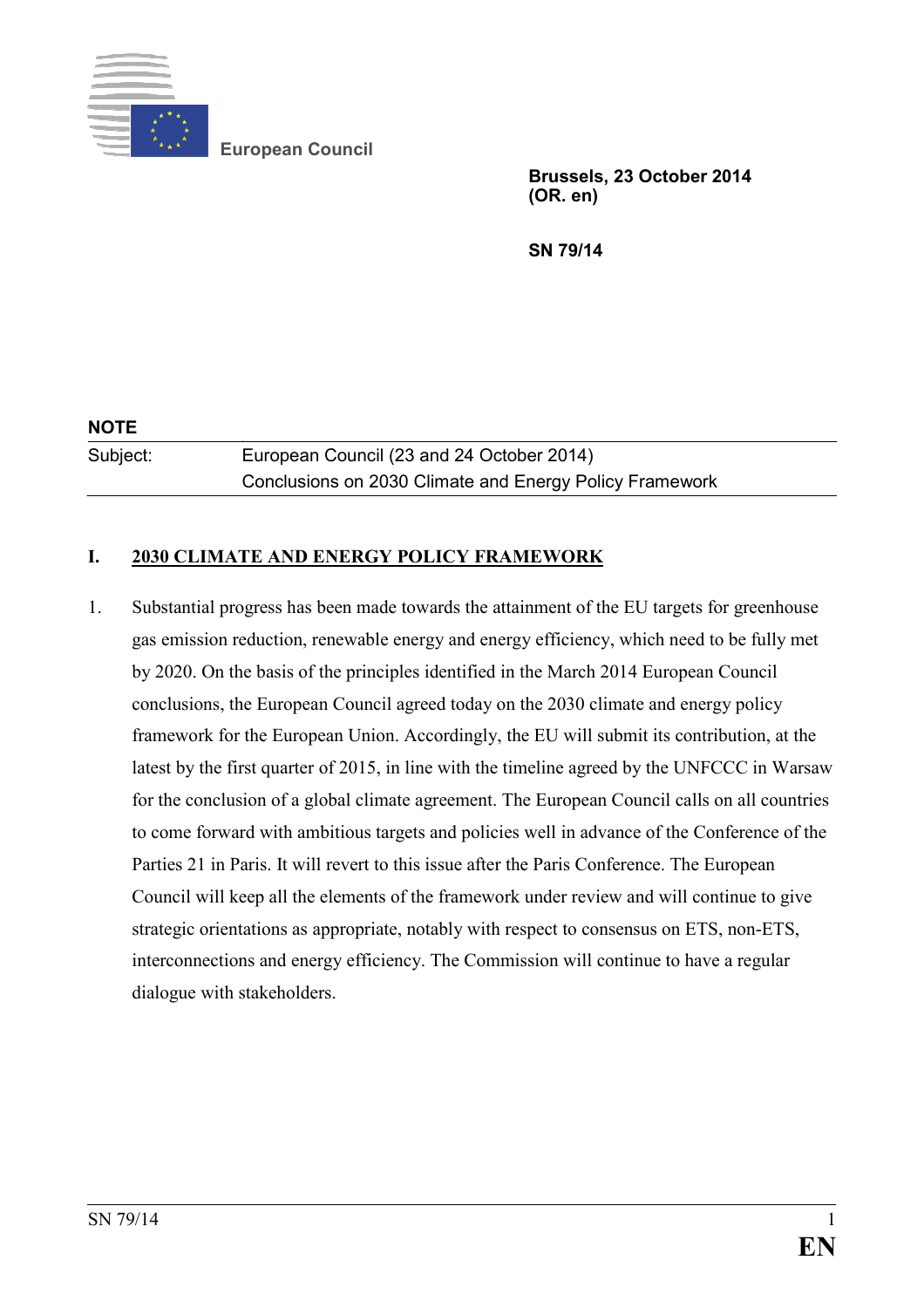#### *GHG emissions reduction target*

- 2. The European Council endorsed a binding EU target of an at least 40% domestic reduction in greenhouse gas emissions by 2030 compared to 1990. To that end :
	- 2.1 the target will be delivered collectively by the EU in the most cost-effective manner possible, with the reductions in the ETS and non-ETS sectors amounting to 43% and 30% by 2030 compared to 2005, respectively;
	- 2.2 all Member States will participate in this effort, balancing considerations of fairness and solidarity;

# *EU ETS*

- 2.3 a well-functioning, reformed Emissions Trading System (ETS) with an instrument to stabilise the market in line with the Commission proposal will be the main European instrument to achieve this target; the annual factor to reduce the cap on the maximum permitted emissions will be changed from 1.74% to 2.2% from 2021 onwards;
- 2.4 free allocation will not expire; existing measures will continue after 2020 to prevent the risk of carbon leakage due to climate policy, as long as no comparable efforts are undertaken in other major economies, with the objective of providing appropriate levels of support for sectors at risk of losing international competitiveness. The benchmarks for free allocations will be periodically reviewed in line with technological progress in the respective industry sectors. Both direct and indirect carbon costs will be taken into account, in line with the EU state aid rules so as to ensure a level-playing field. In order to maintain international competitiveness, the most efficient installations in these sectors should not face undue carbon costs leading to carbon leakage. Future allocations will ensure better alignment with changing production levels in different sectors. At the same time, incentives for industry to innovate will be fully preserved and administrative complexity will not be increased. The consideration to ensure affordable energy prices and avoid windfall profits will be taken into account;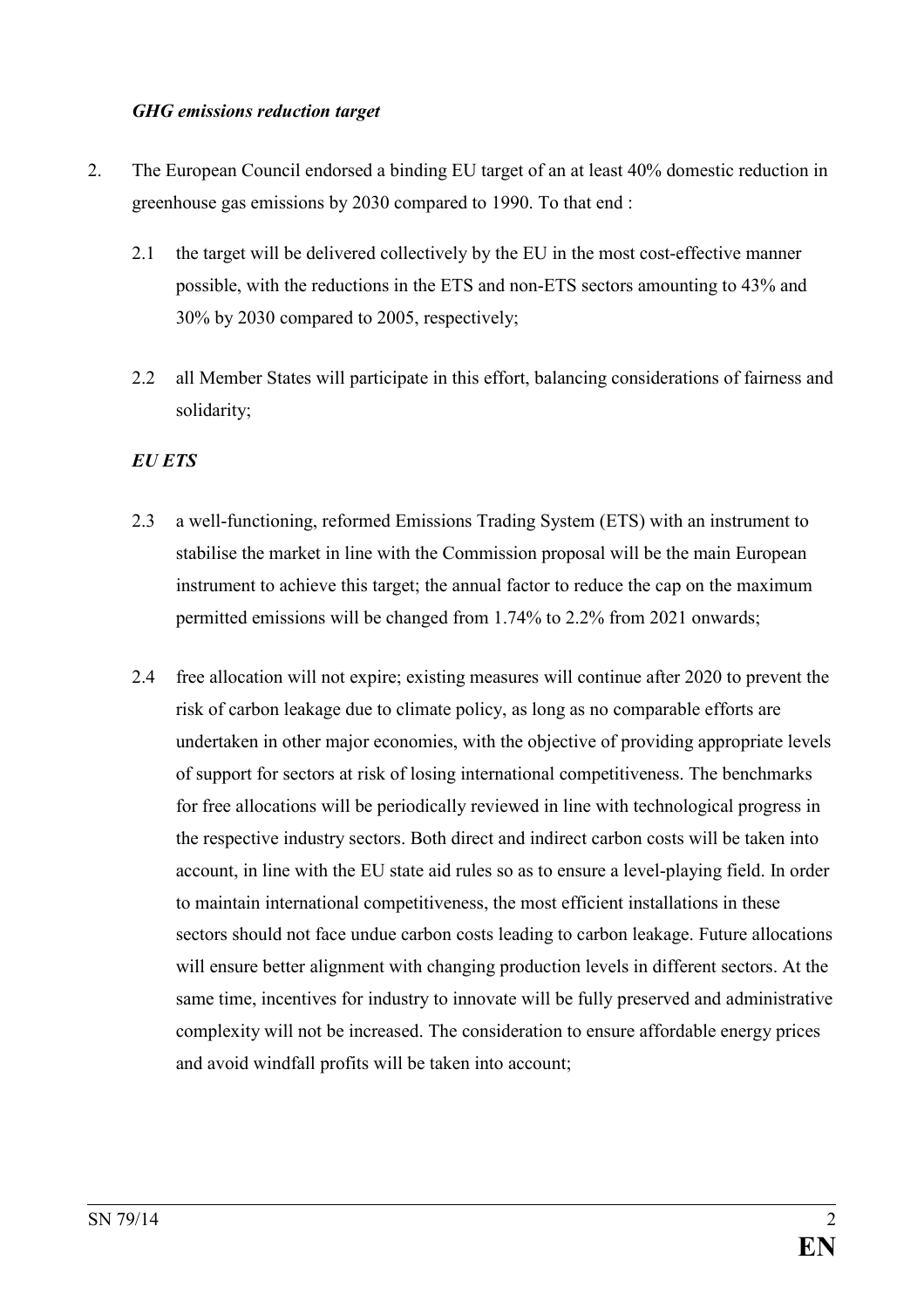- 2.5 in this context, Member States with a GDP per capita below 60% of the EU average may opt to continue to give free allowances to the energy sector up to 2030. The maximum amount handed out for free after 2020 should be no more than 40% of the allowances allocated under 2.9 for auctioning to the Member States using this option. The current modalities, including transparency, should be improved to ensure that the funds are used to promote real investments modernising the energy sector, while avoiding distortions of the internal energy market;
- 2.6 the existing NER300 facility will be renewed, including for carbon capture and storage and renewables, with the scope extended to low carbon innovation in industrial sectors and the initial endowment increased to 400 million allowances (NER400). Investment projects in all Member States, including small-scale projects, will be eligible;
- 2.7 a new reserve of 2% of the EU ETS allowances will be set aside to address particularly high additional investment needs in low income Member States (GDP per capita<sup>1</sup> below 60% of the EU average). It will have the following characteristics:
	- the proceeds from the reserve will be used to improve energy efficiency and to modernise the energy systems of these Member States, so as to provide their citizens with cleaner, secure and affordable energy;
	- the use of the funds will be fully transparent:
	- allowances from the reserve will be auctioned according to the same principles and modalities as for other allowances;
	- the reserve will serve to establish a fund which will be managed by the beneficiary Member States, with the involvement of the EIB in the selection of projects. Simplified arrangements for small-scale projects will be ensured. Until 31 December 2030 the distribution of funds will be based on the combination of a 50% share of verified emissions and a 50% share of GDP criteria, but the basis on which projects are selected will be reviewed by the end of 2024;

**1**

All references to GDP in 2013 in EUR at market prices.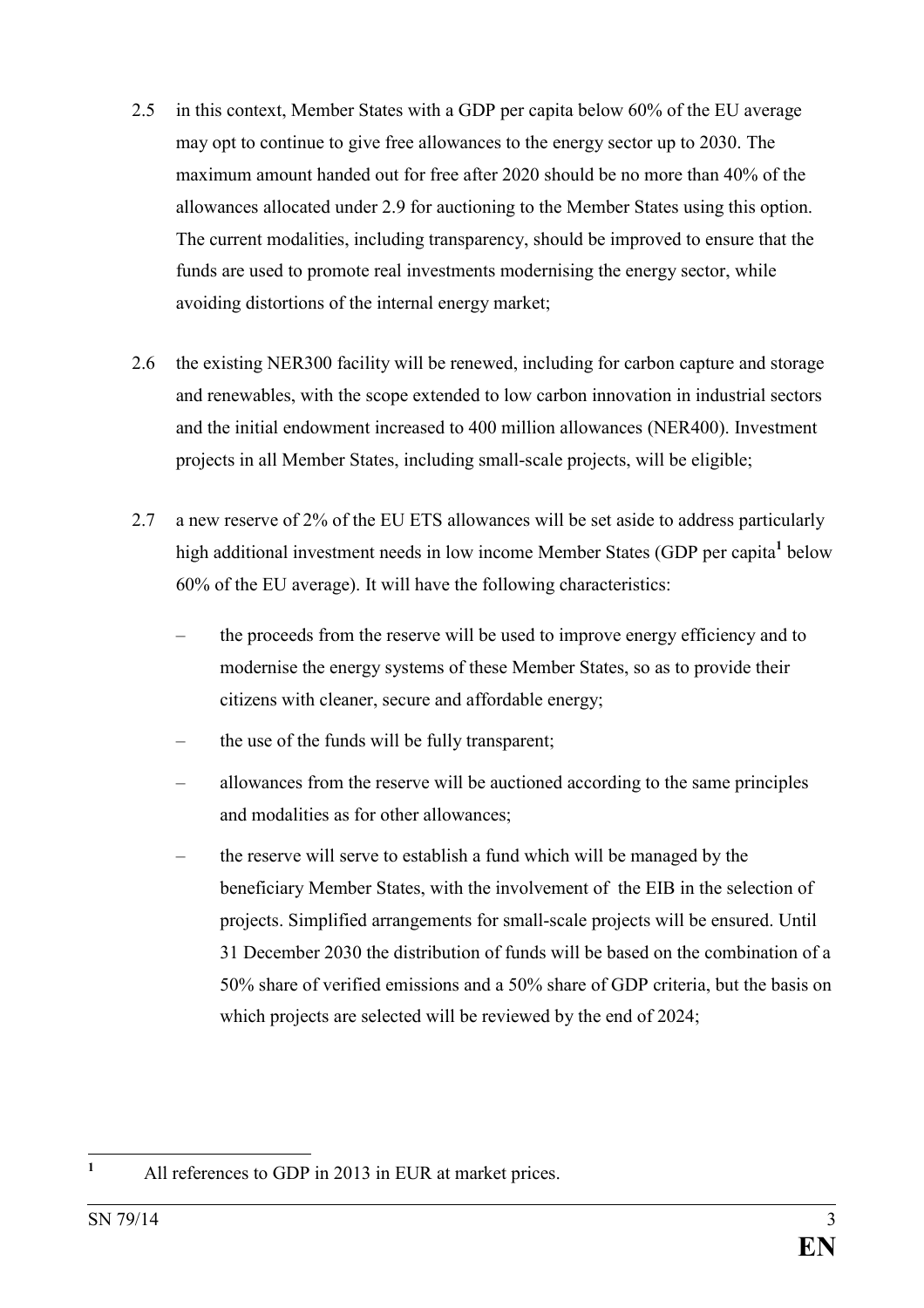- 2.8 for the purposes of solidarity, growth and interconnections, 10% of the EU ETS allowances to be auctioned by the Member States will be distributed among those countries whose GDP per capita did not exceed 90% of the EU average (in 2013);
- 2.9 the rest of allowances will be distributed among all Member States on the basis of verified emissions, without reducing the share of allowances to be auctioned;

### *Non-ETS sectors*

- 2.10 the methodology to set the national reduction targets for the non-ETS sectors, with all the elements as applied in the Effort Sharing Decision for 2020, will be continued until 2030, with efforts distributed on the basis of relative GDP per capita. All Member States will contribute to the overall EU reduction in 2030 with the targets spanning from 0% to -40% compared to 2005;
- 2.11 targets for the Member States with a GDP per capita above the EU average will be relatively adjusted to reflect cost-effectiveness in a fair and balanced manner;
- 2.12 the availability and use of existing flexibility instruments within the non-ETS sectors will be significantly enhanced in order to ensure cost-effectiveness of the collective EU effort and convergence of emissions per capita by 2030. A new flexibility in achieving targets - for Member States with national reduction targets significantly above both the EU average and their cost effective reduction potential as well as for Member States that did not have free allocation for industrial installations in 2013 - will be established through a limited, one-off, reduction of the ETS allowances, to be decided before 2020, while preserving predictability and environmental integrity;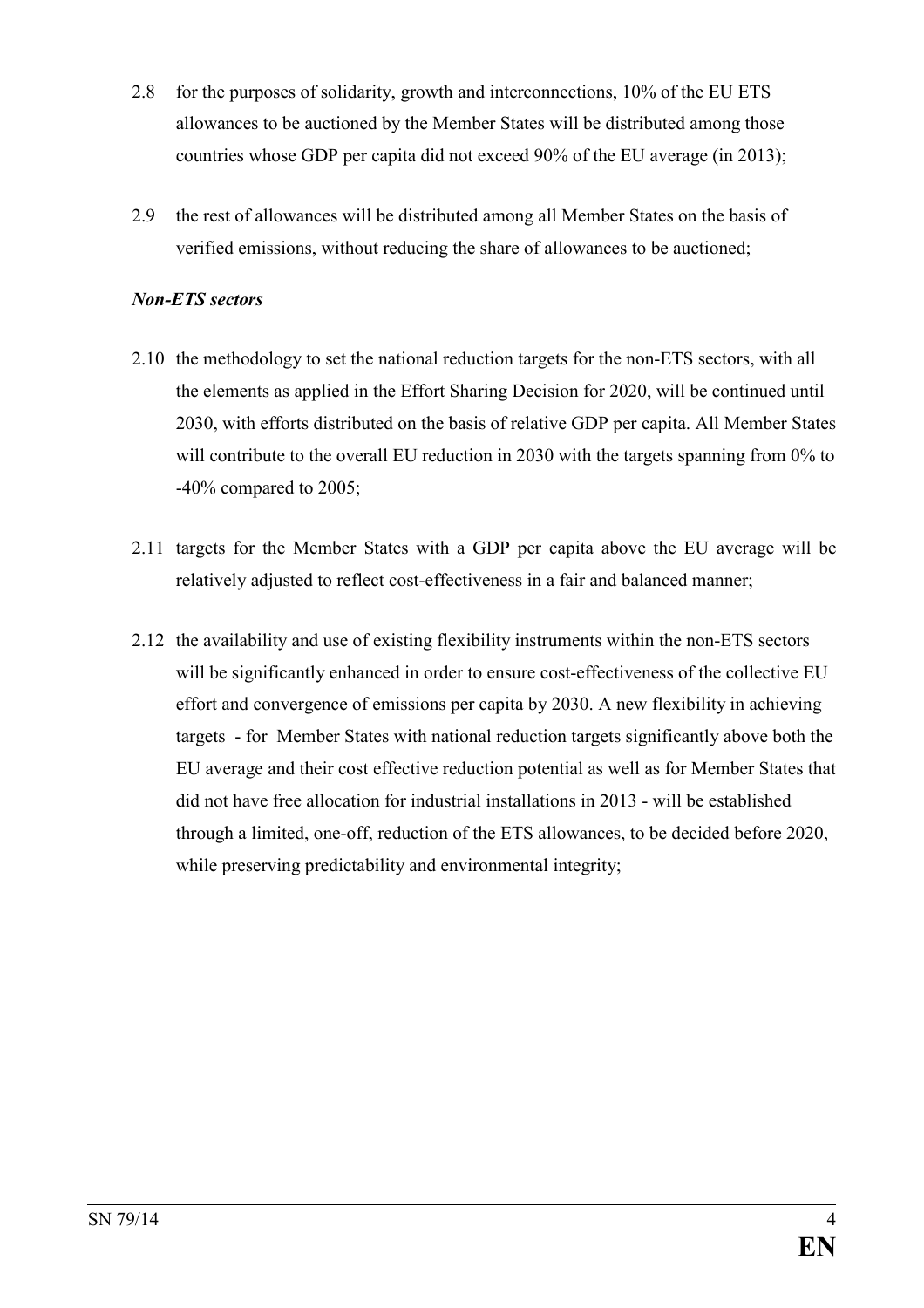- 2.13 it is important to reduce greenhouse gas emissions and risks related to fossil fuel dependency in the transport sector. The European Council therefore invites the Commission to further examine instruments and measures for a comprehensive and technology neutral approach for the promotion of emissions reduction and energy efficiency in transport, for electric transportation and for renewable energy sources in transport also after 2020. The European Council calls for a rapid adoption of the Directive laying down calculation methods and reporting requirements pursuant to Directive 98/70/EC of the European Parliament and of the Council relating to the quality of petrol and diesel fuels. It also recalls that under existing legislation a Member State can opt to include the transport sector within the framework of the ETS;
- 2.14 the multiple objectives of the agriculture and land use sector, with their lower mitigation potential, should be acknowledged, as well as the need to ensure coherence between the EU's food security and climate change objectives. The European Council invites the Commission to examine the best means of encouraging the sustainable intensification of food production, while optimising the sector's contribution to greenhouse gas mitigation and sequestration, including through afforestation. Policy on how to include Land Use, Land Use Change and Forestry into the 2030 greenhouse gas mitigation framework will be established as soon as technical conditions allow and in any case before 2020.

### *Renewables and energy efficiency*

3. An EU target of at least 27% is set for the share of renewable energy consumed in the EU in 2030. This target will be binding at EU level. It will be fulfilled through Member States contributions guided by the need to deliver collectively the EU target without preventing Member States from setting their own more ambitious national targets and supporting them, in line with the state aid guidelines, as well as taking into account their degree of integration in the internal energy market. The integration of rising levels of intermittent renewable energy requires a more interconnected internal energy market and appropriate back up, which should be coordinated as necessary at regional level.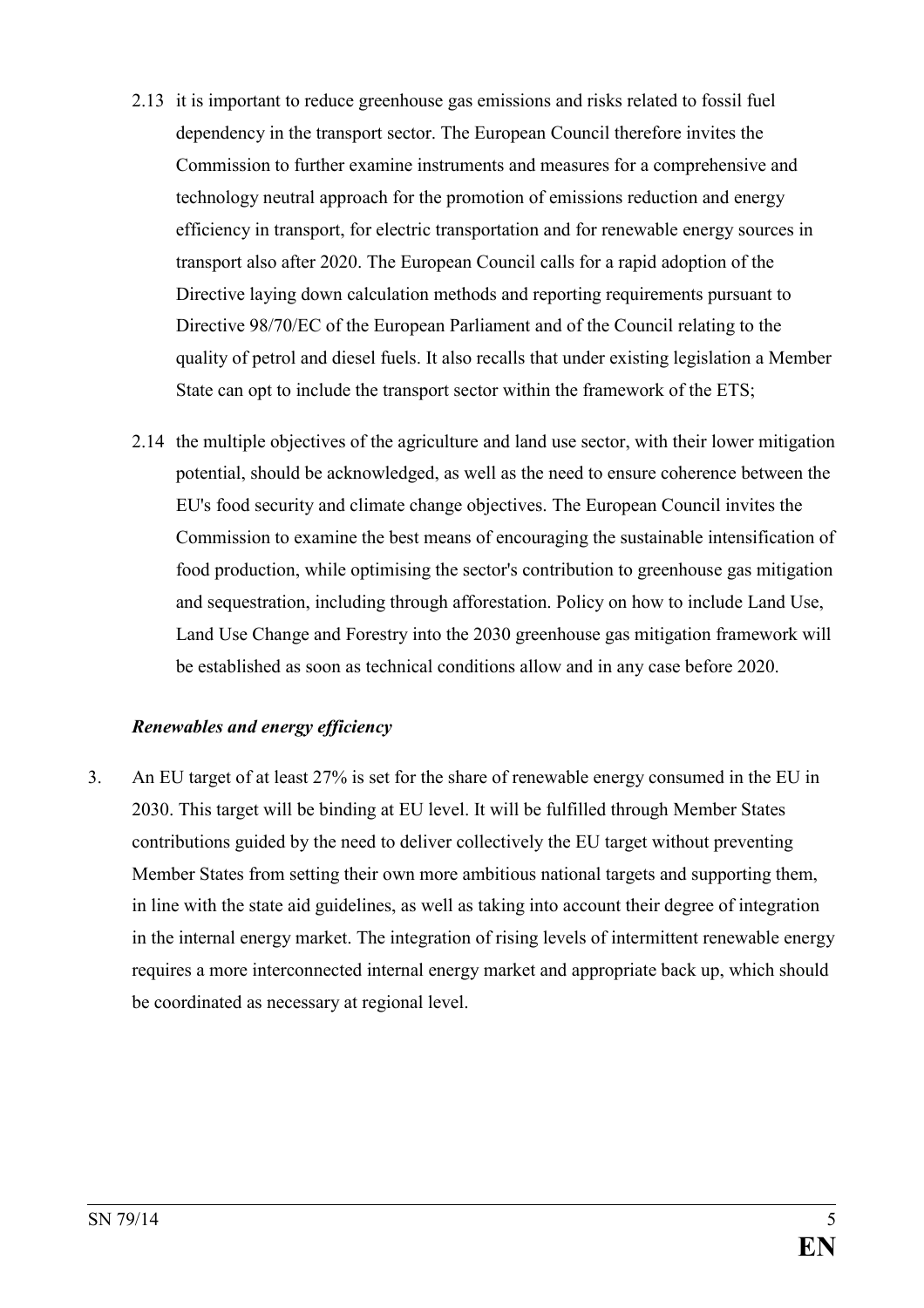An indicative target at the EU level of at least 27% is set for improving energy efficiency in 2030 compared to projections of future energy consumption based on the current criteria. It will be delivered in a cost-effective manner and it will fully respect the effectiveness of the ETS-system in contributing to the overall climate goals.This will be reviewed by 2020, having in mind an EU level of 30%. The Commission will propose priority sectors in which significant energy-efficiency gains can be reaped, and ways to address them at EU level, with the EU and the Member States focusing their regulatory and financial efforts on these sectors. These targets will be achieved while fully respecting the Member States' freedom to determine their energy mix. Targets will not be translated into nationally binding targets. Individual Member States are free to set their own higher national targets.

# *Achieving a fully functioning and connected internal energy market*

4. The European Council noted the fundamental importance of a fully functioning and connected internal energy market. Recalling the March 2014 conclusions on its completion, the European Council stressed that all efforts must be mobilised to achieve this objective as a matter of urgency. Preventing inadequate interconnections of Member States with the European gas and electricity networks and ensuring synchronous operation of Member States within the European Continental Networks as foreseen in the European Energy Security Strategy will also remain a priority after 2020. In that context it decided that: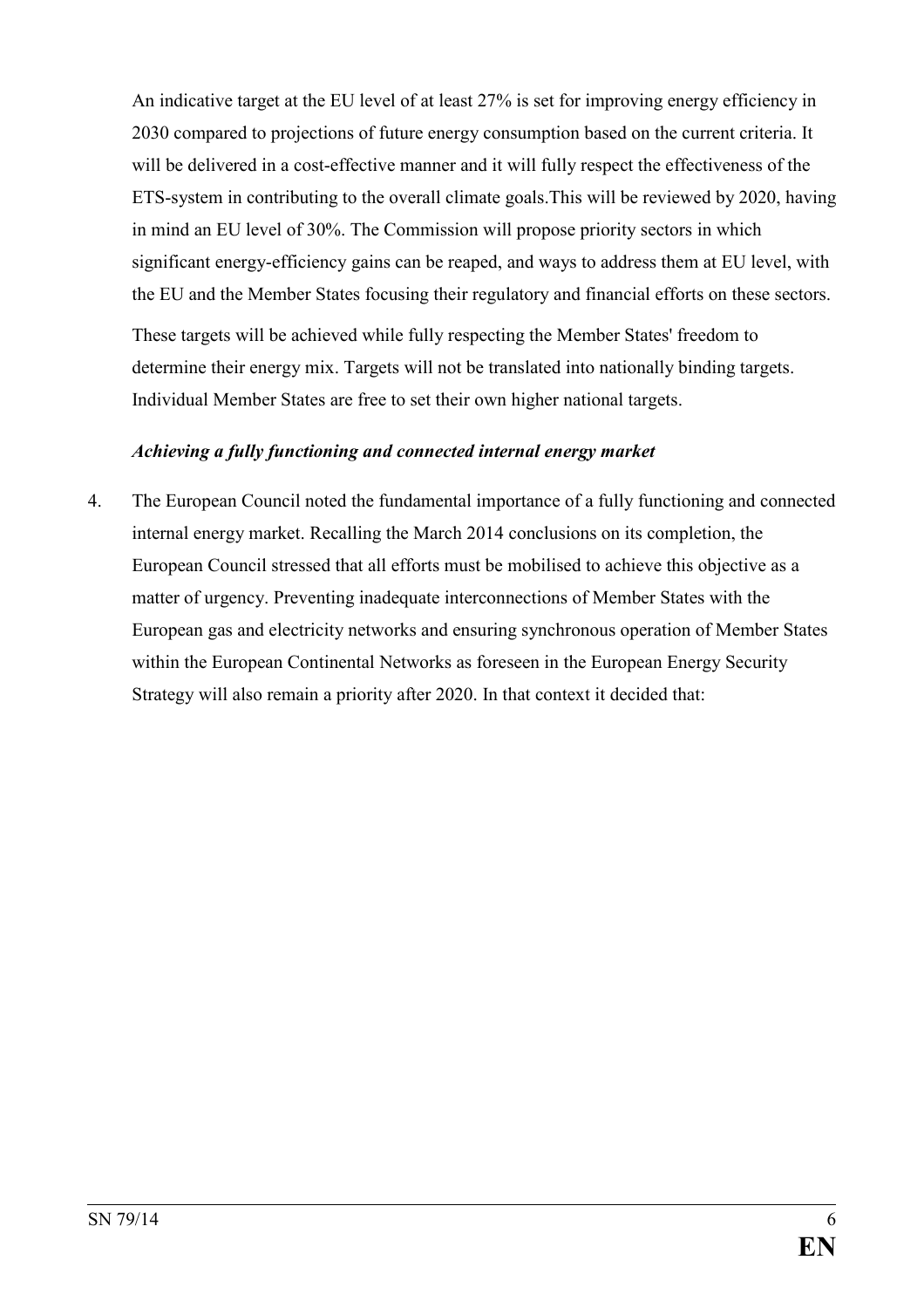- the European Commission supported by the Member States will take urgent measures in order to ensure the achievement of a minimum target of 10% of existing electricity interconnections, as a matter of urgency, and no later than 2020 at least for Member States which have not yet attained a minimum level of integration in the internal energy market, which are the Baltic States, Portugal and Spain, and for Member States which constitute their main point of access to the internal energy market. The Commission will monitor progress and will report to the European Council on all possible sources of financing including on the possibilities of EU financing in order to ensure that the 10% target will be met. In this light, the European Council invites the Commission to make proposals, including on finance, within the limits of the relevant instruments of the MFF, if appropriate. Recalling the conclusions of the March and June European Councils, which stressed the need to ensure the full participation of all Member States in the internal energy market, the Commission will also report regularly to the European Council with the objective of arriving at a 15% target by 2030, as proposed by the Commission. Both targets will be attained via the implementation of PCIs;
- Member States and the Commission will facilitate the implementation of projects of common interest including those identified in the European Energy Security Strategy which link in particular the Baltic States, Spain and Portugal, to the rest of the internal energy market, ensure that they have the highest priority and will be completed by 2020. Special attention will be paid to the more remote and/or less well connected parts of the single market such as Malta, Cyprus and Greece. In this context, the European Council welcomes, as a first step, the recent transmission system operators' common strategy for the development of interconnections for the Iberian Peninsula with the internal electricity market, including concrete projects in order to increase the capacity. The European Council calls for the implementation of the strategy and encourages the transmission system operators and regulatory authorities to include the relevant projects in the upcoming 10-year network development plans;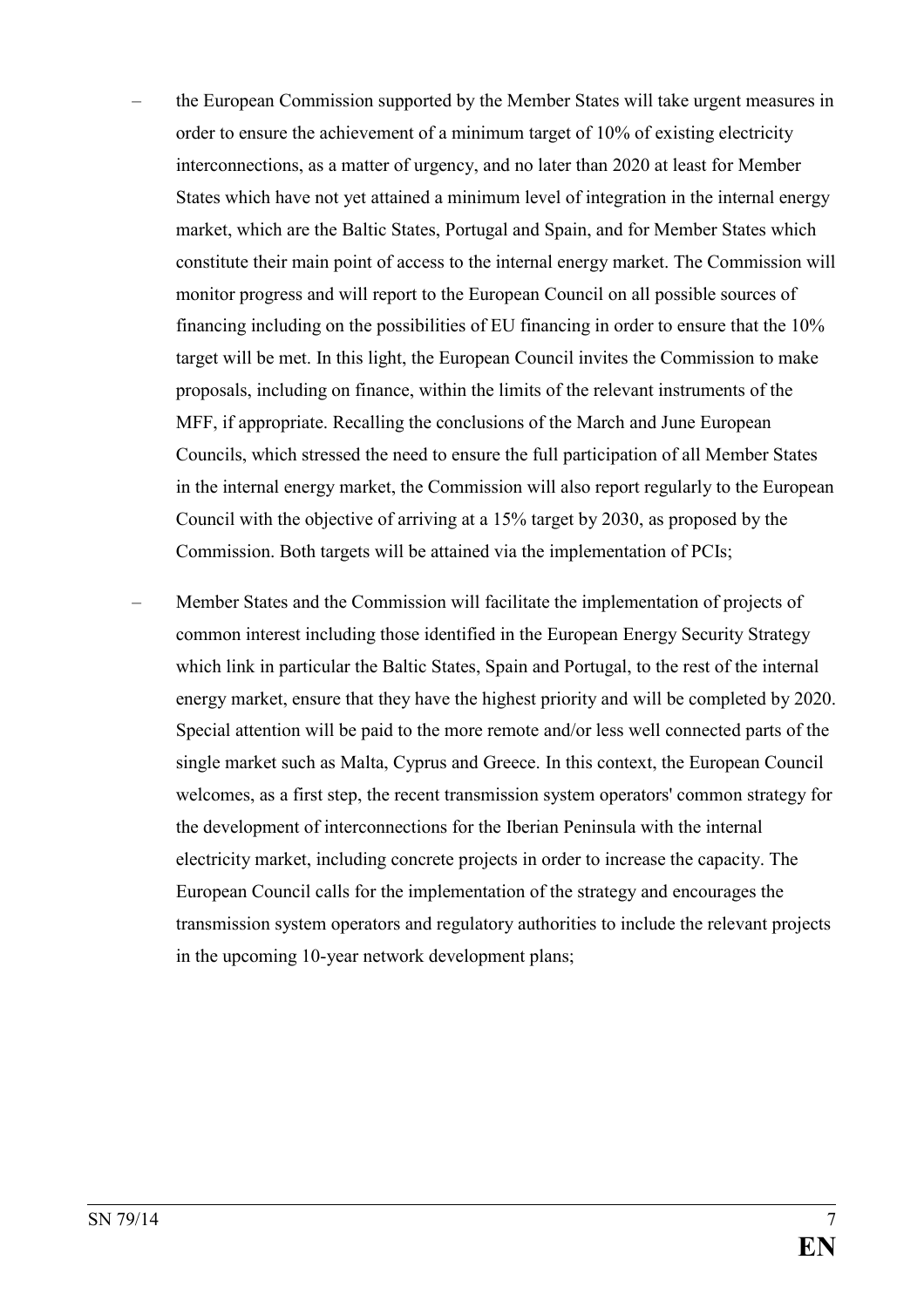where the implementation of these projects will not suffice to reach the 10% target, new projects will be identified, added as a matter of priority in the upcoming review of the list of projects of common interest and swiftly implemented. EU co-financing should be made available for these projects. The Commission is invited to present a communication ahead of the March 2015 European Council on the best courses of action to effectively achieve the target mentioned above.

# *Energy security*

5. Recalling its conclusions of June 2014, the European Council endorsed further actions to reduce the EU's energy dependence and increase its energy security for both electricity and gas. Moderating energy demand through enhanced energy efficiency will also contribute to this objective. The European Council took note of the Presidency report on energy security<sup>2</sup>. It welcomed the Commission report on immediate action to increase the EU's resilience to a possible major disruption in the upcoming winter. This report provides a complete picture of the robustness of Europe's energy system (stress test exercise). In this context, the European Council welcomed the contributions from all Member States, key energy players, as well as neighbouring countries and partners. The European Council also recognised that the EU's energy security can be increased by having recourse to indigenous resources as well as safe and sustainable low carbon technologies.

The European Council agreed on the following points:

- implement critical projects of common interest in the gas sector, such as the North-South corridor, the Southern Gas Corridor and the promotion of a new gas hub in Southern Europe as well as the key infrastructure projects enhancing Finland's and the Baltic States' energy security, to ensure diversification of energy suppliers and routes and ensure market functioning;
- improve arrangements for a better use of regasification and storage capacity in the gas system to better tackle emergency situations;

 **2** 13788/14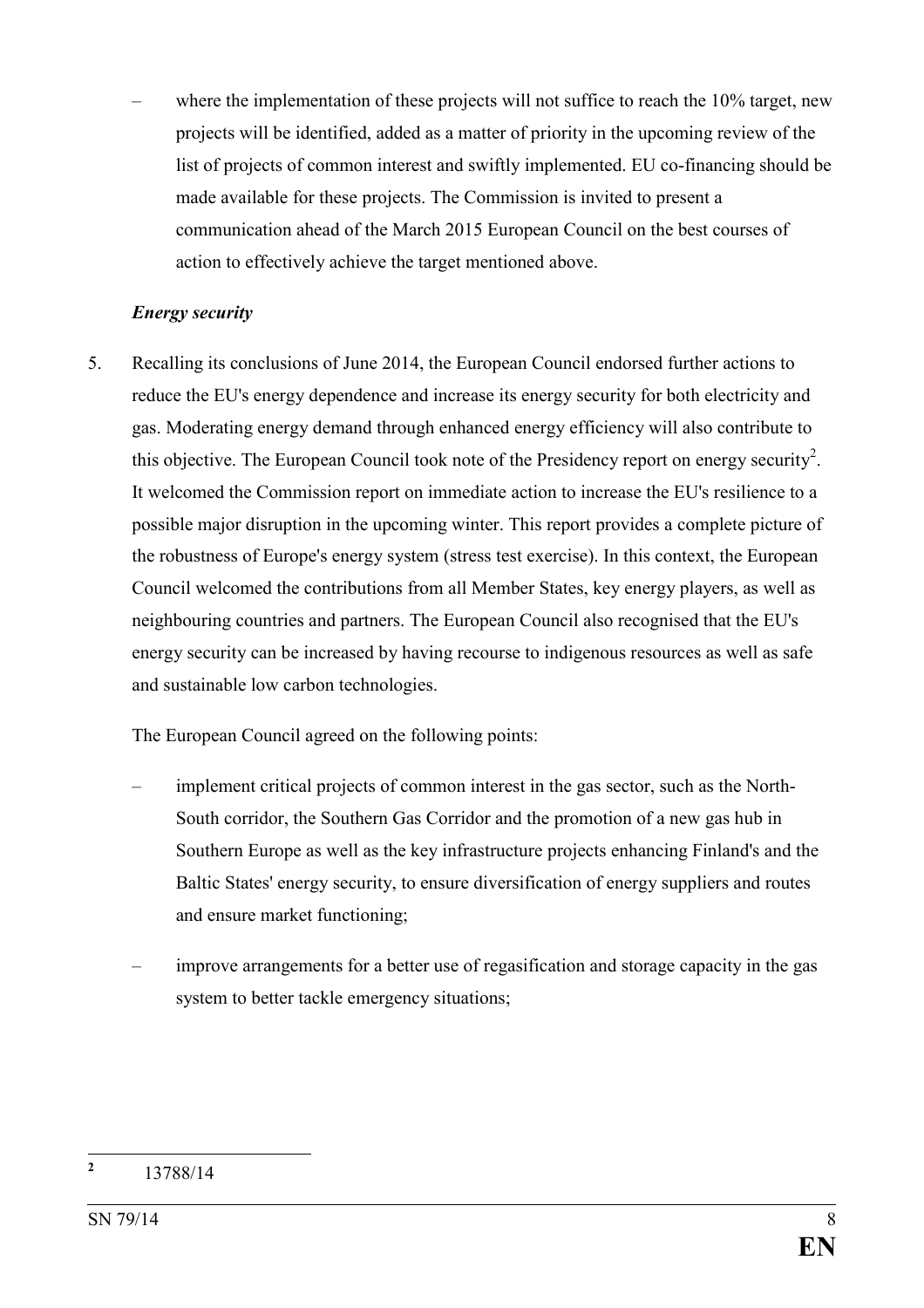- invite the Commission to intensify its support in order to ensure better coordination of efforts to complete critical projects of common interest; and to develop targeted actions such as technical advice or the setting-up of multilateral task forces on specific interconnectors with the relevant Member States in order to swiftly resolve problems in implementation;
- streamline national administrative procedures in accordance with the Commission's guidance, and further develop a policy to address the protection of critical energy infrastructure, including against ICT risks;
- in order to increase the EU's bargaining power in the energy negotiations, make full use of the Decision establishing an information exchange mechanism with regard to intergovernmental agreements between Member States and third countries in the field of energy, in particular as regards standard provisions and the Commission's assistance in the negotiations;
- encourage that Member States and involved companies provide relevant information to the Commission and seek its support throughout negotiations, including on the ex-ante assessment of the intergovernmental agreements' compatibility with EU legislation and its energy security priorities;
- further strengthen the Energy Community which aims to expand the EU's energy acquis to enlargement and neighbourhood countries, in the light of the EU's security of supply concerns;
- use EU and Member States foreign policy instruments to convey consistent messages related to energy security, in particular to strategic partners and major energy suppliers.

The European Council will revert to the issue of energy security in 2015 to assess progress.